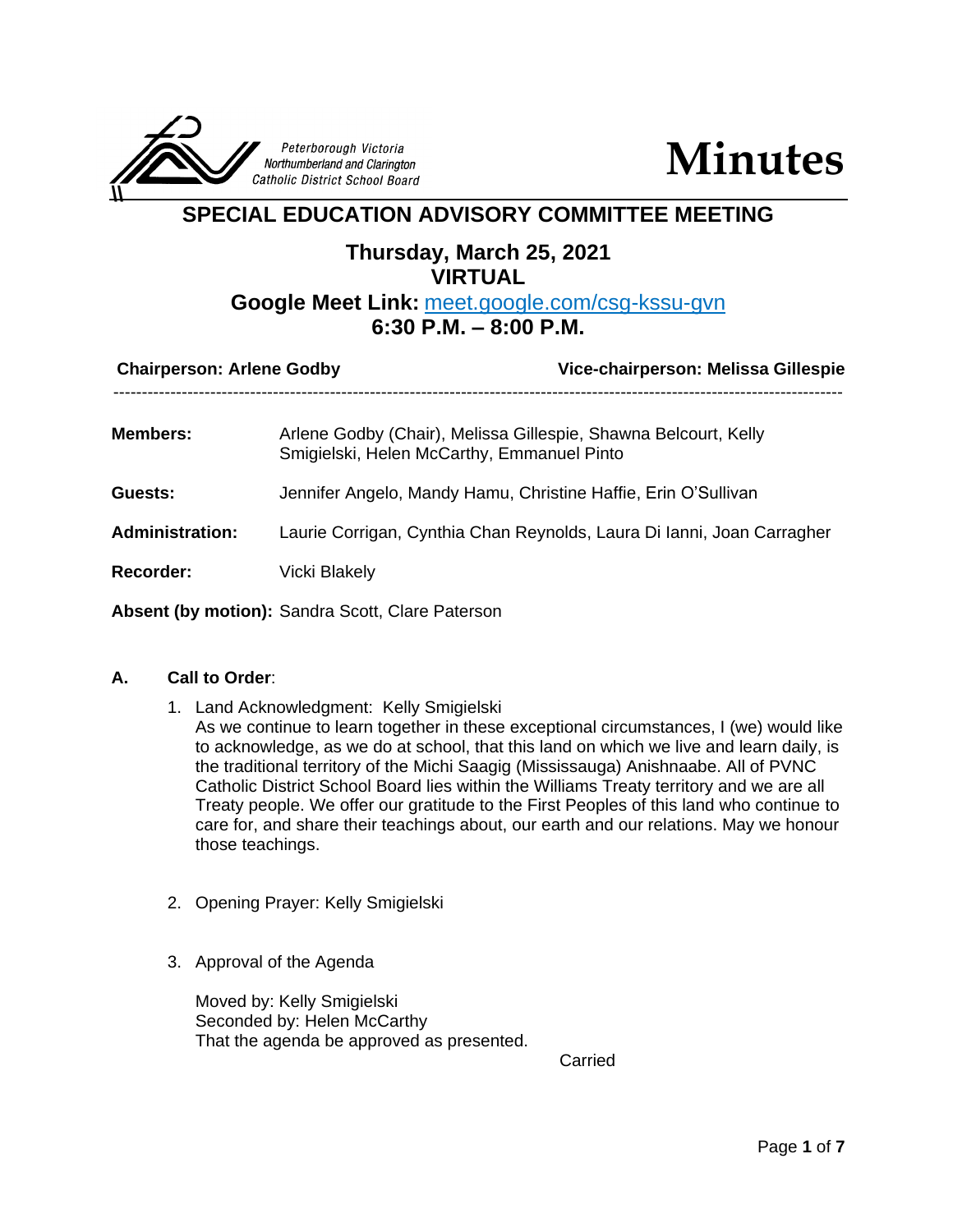4. Declaration of Conflicts of Interest

None noted.

5. Motion for Excusal from Attendance

Moved by: Melissa Gillespie Seconded by: Kelly Smigielski That Clare Paterson and Sandra Scott be excused from attendance at the March 25, 2021 Special Education Advisory Committee meeting.

Carried

6. Motion for Approval of the Minutes of February 18, 2021 Meeting.

Moved by: Kelly Smigielski Seconded by: Melissa Gillespie That the minutes of the Special Education Advisory Committee Minutes held on February 18, 2021 be approved as presented.

Carried

7. Business Arising from the Minutes:

There was none.

#### **B. Recommended Actions/Presentations**:

1. PVNCCDSB Strategic Priorities: Director of Education, Joan Carragher

Joan Carragher discussed the Strategic Plan renewal that was deferred last year by the Board of Trustees. In reviewing and renewing that strategic plan, all key stakeholders are being consulted. A presentation was made of the current strategic plan, priorities and goals. Stakeholder consultation is being sought through attendance of committees, survey, the use of thought exchange and communication with the Director's office. At the end of the presentation Joan Carragher opened the floor up to SEAC members to give feedback on what we can do better, and where we should focus.

Feedback from the committee was given in the areas of IEP communication, Transition Planning, and communication overload for families throughout the entire Board. Members both present and absent were encouraged to email the Director of Education with any further feedback.

2. Remarks: Chairperson (Arlene Godby)

There has been a lot of input for the member reports being submitted now. A lot of good information is being shared. The Correspondence section has been added to the SEAC agenda that will be discussed further when that portion of the agenda is discussed.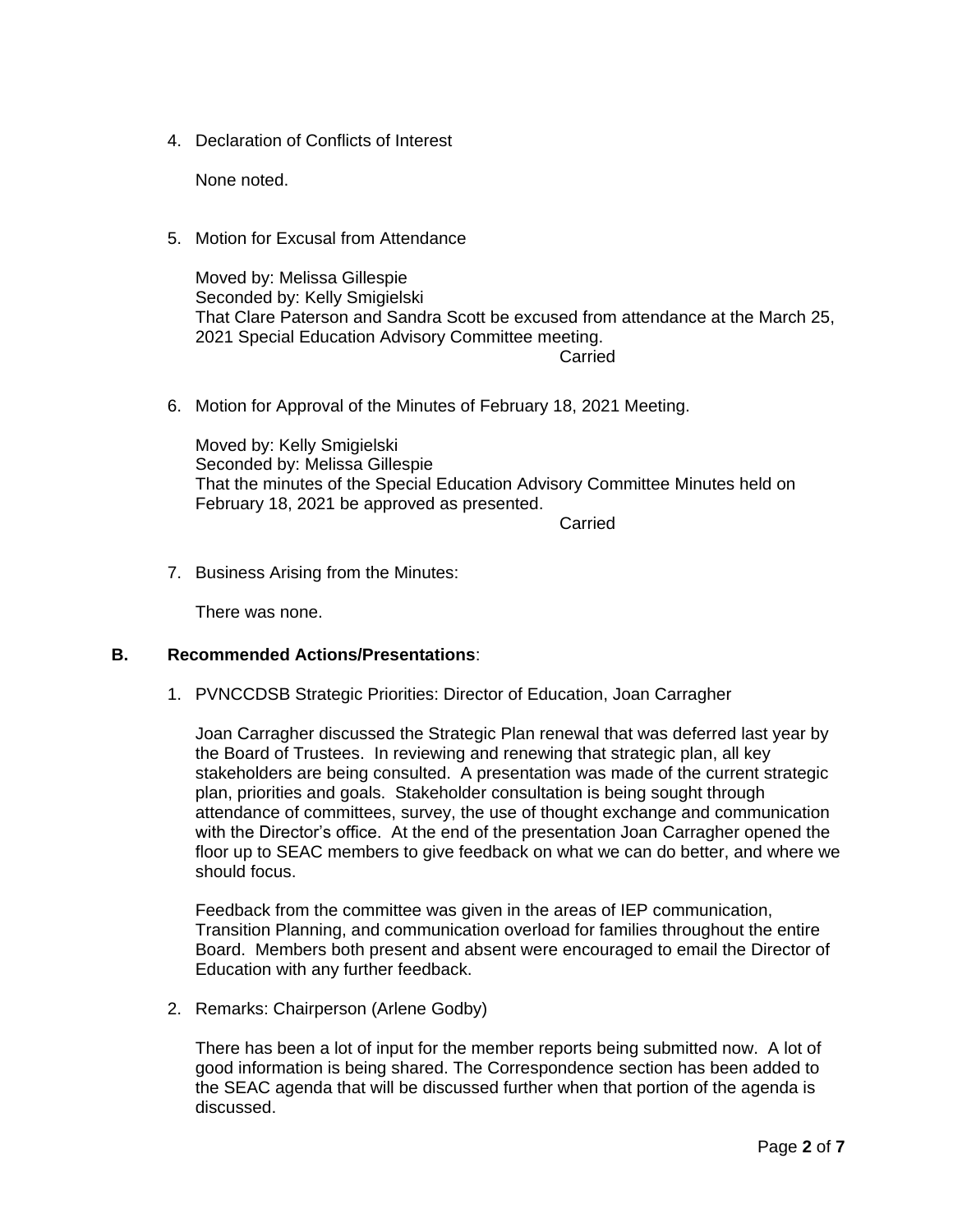3. Remarks: Superintendent of Learning (Laurie Corrigan*, Superintendent of Learning/ Special Education*)

The Board website continues to be a good source for current information as change seems to be the constant theme throughout COVID-19.

Asymptomatic testing for staff and students at our schools has gotten underway. Testing has been open to 10 schools in Clarington with 207 tests completed and 1 positive Covid case detected. It moved to St. Thomas Aquinas CSS last week and will continue this Saturday serving our schools in the City of Kawartha Lakes region. The next testing location will be decided through working with the three public health units.

New protocol for single symptom quarantine and isolation has meant an average of 20 employees absent daily. Centrally located consultants and itinerant teachers, including Special Education Services, have been deployed to alleviate these vacancies when the school is not able to cover the vacancies/classes.

Although no specific direction has been given by the Ministry of Education, PVNCCDSB is planning for a virtual school for September. After completing a survey, 500-700 currently want their children to attend virtual school in the fall. There is a need from PVNCCDSB families for virtual school. Parents will be asked to complete a survey April 1-11 registering for the full year of virtual learning.

The Ontario Secondary School Literacy Test has been waived for this year. PVNCCDSB has planned to move forward with testing this year, but will also provide opportunities next year.

Superintendent Jeannie Armstrong presented to the Board of Trustees on the destreaming of mathematics (no longer applied and academic courses in grade 9 math. Further direction from the Ministry is needed, but planning is underway for professional learning for the secondary May PA day and August PA days. The learning will coincide and collaborate with equity training as it relates to destreaming. Locally developed courses for students that are not able to access curriculum with be offered as we move forward.

The Government of Ontario announced the budget for the next year with many announcements related to schooling, including remote learning technology, antiracism, mental health, special needs to access services, and in secondary schools' specialist high skills programs. The Board is awaiting to hear how this announcement will impact PVNCCSDB. Updates will be brought and shared with SEAC when available.

Summer programs in special education and mental health and wellbeing are expected to be offered again this summer and are awaiting information for planning. The hope is to offer the summer learning program similar to last year.

Marjorie Maguire, autism spectrum disorder worker in the CASA program at St. Mary CSS in Cobourg recently passed away. Marjorie, her family, and the staff of St. Mary CSS are in our prayers.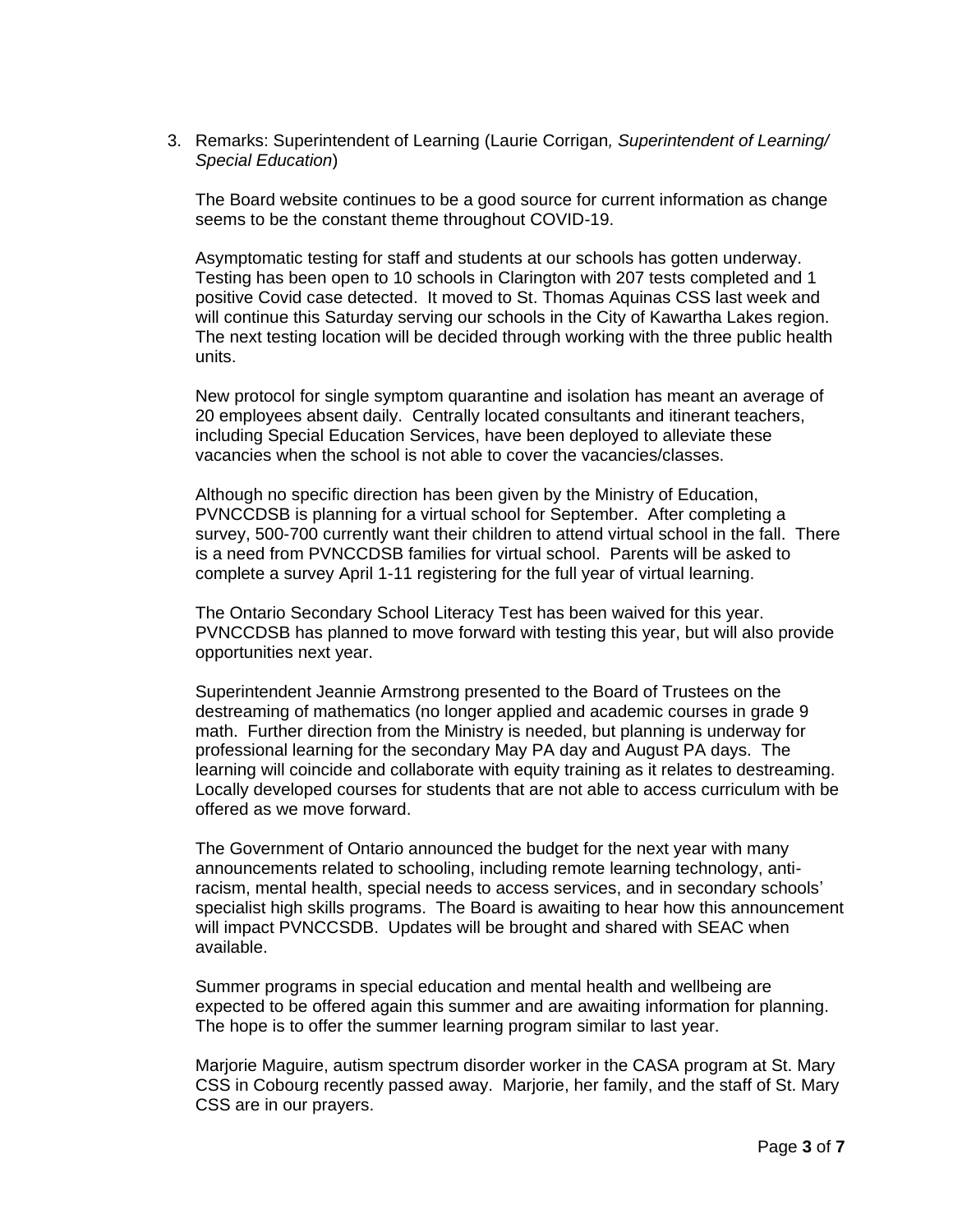4. Update from Trustees:

Emmanuel Pinto Looking forward to discussing the PAAC Survey results.

Helen McCarthy Also looking forward to discussing the PAAC Survey results.

### **C. Discussion Items:**

#### A. SEAC Meeting Presentations

1. Mental Health Strategies and Support for Students – Dr. Cynthia Chan-Reynolds, Board Psychologist, Jennifer Angelo, Mental Health Lead, and Mandy Hamu, Mental Health Lead

The presentation discussed the 3 areas of focus, Students, Staff and Families as it applies to mental health and well-being within our board. The presentation discussed the strategies, professional development, supports and resources available to staff, students and families of PVNCCDSB. Highlighted in the presentation was the Summer Transition program that had 90% of students that engaged in the program attending school in-person and the Community Resource for All Families of PVNC where the document is broken down by region and then 12 different categories that include information on how to access the services. The Be Well Strategy is currently in the renewal processes.

#### Discussion Items from the presentation:

The committee discussed the key learnings from the presentation. The effort that has gone into the parent resources has been critical, especially this year. Knowing how to get the service is such a huge piece for PVNCCDSB families. The highlight of the Summer Transitions Program success was great to hear and is key to helping families get in the door.

2. PAAC Survey Results

Discussion Items

- I. What surprised you in the survey results?
	- a. PVNCCDSB at times has had difficulties filling vacancies on the SEAC, whereas many SEACs have had a competition of vacancies.
	- b. In regards to Question 4 of the report, to the knowledge of attendees at the SEAC meeting, the use of member issued Minority Reports has never been exercised and many members were not aware of their existence.
	- c. Question 13, that very few boards actually consult their SEAC when planning how to assist students with special education needs.
	- d. Glad to see the PAAC on SEAC Effective Practices Handbook for SEAC Members (2016). The PVNCCDSB SEAC has distributed the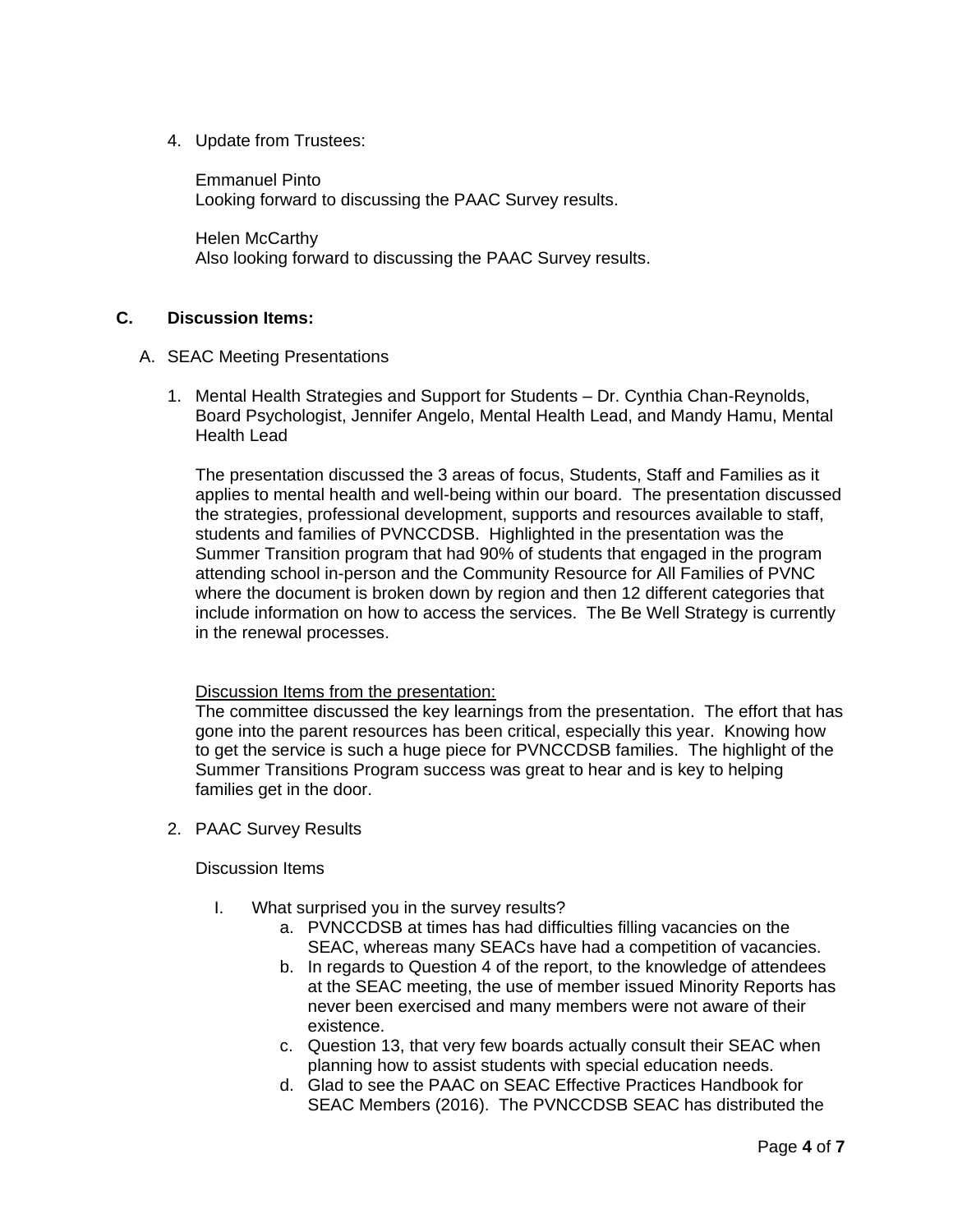handbook via email and reviewed the handbook a portion at a time with the committee.

- e. That trustees are familiar with the Special Education Budget and Spec Education Plan. At PVNCCDSB this will be coming forward at a future meeting with the Superintendent of Business and Finance in attendance.
- f. That the Effective Practices state that SEAC should be provided with a summary balance sheet, income statement and a statement of change in financial position annually.
- g. Creating e-blasts and communication in effective practices in Question 9; could SEAC be putting out a newsletter like this to parents for them to learn more about presentations at meetings. Being included on the school Week at a Glance for reminders of meetings, agendas and minutes, website resources.
- h. Question 16 SEAC making motions to the board of trustees. The committee discussed past practices and if this is something going forward they would like to become practice. Past practice would make recommended action in the form of a letter from SEAC to the Board of Trustees, similar to that of a letter under correspondence.
- i. What promising practices are suggested?
	- a. What parts of the handbook do we need to review? As well as a Power Point we should share
	- b. Reviewing and becoming more familiar with key Ministry Documents *Special Education in Ontario Kindergarten to grade 12 policy and Resource Guide*.
	- c. Getting more familiar with some of the other advisory committees within PVNCCDSB and knowing the roles of the advisory committee.
- ii. How are they reflected at PVNC and what could be considered?
	- a. Develop and discuss ways to communicate the information to families. As SEAC mentioned, we have provided the agenda and minutes within the time period.
	- b. Provide with ministry letters from the superintendent that the committee should be reviewing.
	- c. Professional Development
		- i. Past practice has had professional development days communicated to SEAC but without input.
		- ii. Previously, the SEAC has been invited to professional development days where they provided similar to an open house and handed out brochures/information form the member organizations. At these they were able to connect with Special Education Resource Teachers and Special Education Services Support Staff.
		- iii. It would beneficial to have input on Professional Development and the dates of when it's offered going forward.
	- d. Partnerships that we have in place have good partnerships with our community groups so we can have the sharing.
	- e. Data that we're given from the Board to SEAC is very much appreciated, transparency, always being told and updated – not all groups seem to have this sharing according to the report.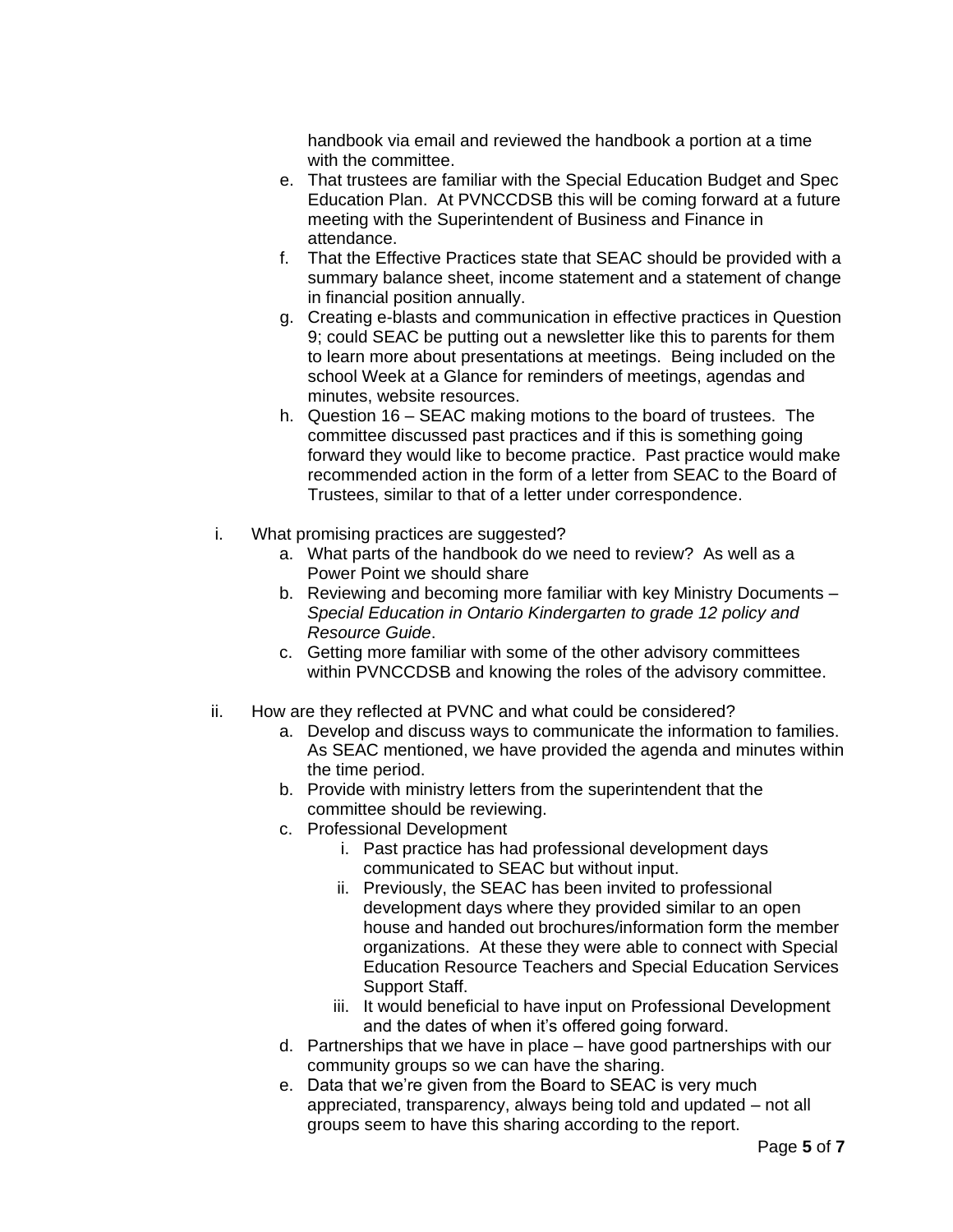f. There was nothing glaring from the report that PVNCCDSB SEAC is lacking on. There is places to improve but there were no big gaps.

Moved by: Kelly Smigielski Seconded by: Emmanuel Pinto That the Special Education Advisory Committee meeting be extended from 8:00 p.m. to 8:05 p.m.

Carried

- B. Correspondence Items:
	- 1. HPEDSB Letter to HPEPH Medical Officer of Health re: Prioritization of vaccinations during Phase II in support of students with Special Education Needs and their staff was received for information and filing.
- C. Information Items:
	- 1. Information items/updates were received by the following organizations as per the attachments to the March 25, 2021 Agenda Package:
		- i. Autism Ontario re: Statement on Guilty Verdict in Toronto Van Attack Trial has Lasting Implications for Autism Community
		- ii. Empowered Kids Ontario Scholarship Applications
		- iii. Community Living Trent Highlands Update
		- iv. PYS & NCC New Partnership
		- v. Ontario Employment Project for Youth with Disabilities
		- vi. CCRC Peaceful Families Virtual Group
		- vii. Grandview Kids Update
		- viii. Autism Ontario Peterborough Update
		- ix. Autism Ontario: Raise the Flag and World Autism Day During Covid-19 As we excitedly plan and prepare for World Autism Day and Raise the Flag 2021, we are committed to promoting the safety of our community above all else. It is highly unlikely that we will be able to gather in large groups for the usual flag-raising ceremonies, so we encourage everyone to recognize the day creatively – in your living room, backyard, on a Zoom call – any way you'd like! Because World Autism Day, April  $2^{nd}$ , is on Good Friday this year, we will be celebrating on Tuesday, April 6<sup>th</sup>.
- D. Old Business:

None noted.

E. New Business: None noted.

#### **D. Next Meeting**:

#### 1. **2020-2021 Meeting Dates:**

Thursday, April 29, 2021 – Role of EA Facilitator Thursday, May 27, 2021 – Teacher of the Blind Thursday, June 17, 2021 – Role of the Special Education Consultant